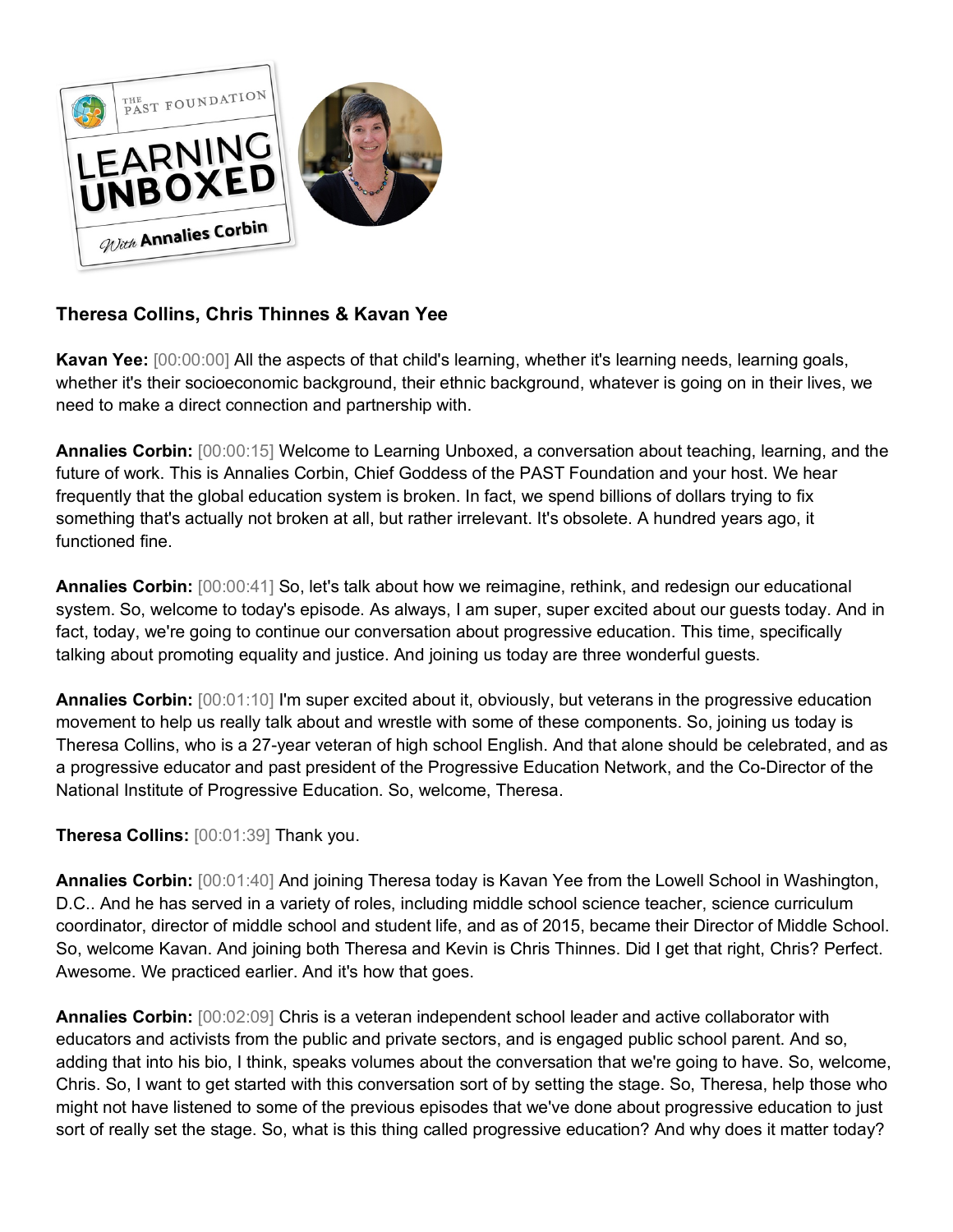**Theresa Collins:** [00:02:45] Wow. Well, I hope that I can lean on Chris and Kavan to chime in with their own definitions. But progressive education, the best, I think, quickest way to think about what progressive education is and how it differs from traditional education is this, in progressive education, we believe that teaching and learning is best done when teachers and students co-create or co-construct learning together. So, teachers are sitting beside their students, learning along with them.

**Theresa Collins:** [00:03:14] And across the developmental spectrum, they are teaching students and working with students on how to ask questions of the universe, as James Baldwin said. And figure out ways to put those questions to work in applicable and relevant ways when they are ready to become members of their community. And that can happen at age five and it can happen at age 18. And we hope that as progressive educators, that our students will be those lifelong learners.

**Theresa Collins:** [00:03:42] But more specifically, we want them to be contributors to the communities of which they will become a part. So, as opposed to teachers pouring knowledge into their students, and then having students kind of squeeze out the sponge on a standardized test or traditional forms of assessment, progressive educators are looking for ways to really tap into not only the specific skills and habits of mind of content areas, but the connection to students' communities, students' identities, and who they are, and who they're going to become in the world.

**Annalies Corbin:** [00:04:15] And for those who listen to the program and who know me in particular, understand, this is exactly the reason why I love progressive education so much, because that's very near and dear to what we believe at PAST and all the work that we do. So, Kavan, I want to talk a little bit about how you came into the progressive education movement, and how you apply it at a place like the Lowell School, for those who are familiar with that school and that school setting. How do the ideologies that we just heard Theresa talk about translate into the day-to-day work that you do?

**Kavan Yee:** [00:04:47] Well, I started as a public school science teacher in Chicago. And when I was teaching six sections of 30-some odd students in my class, rolling them through, I really saw a whole spectrum of engagement in my classroom. And as a young teacher, I wanted to really engage my students, wanted to connect with my students, wanted to get them really involved with learning about biology, but I was wondering why no one was really paying attention to my class. What's going on?

**Kavan Yee:** [00:05:24] And as a teacher, I'm like, hey. So, instead of like wondering what's wrong with them, I started wondering, well, what am I doing incorrectly? Right? And I realized that I needed to know more about my kids, too. I needed to know, one, how I was going to present my information, how I was going to assess the information, but most importantly, I needed to know more about my kids.

**Kavan Yee:** [00:05:48] And research has more recently informed us that cognition is directly connected to emotion. And if students are coming to my class that maybe not have emotional stability, maybe something going on at home, maybe something they're worried about helping their family out and maybe not working, so they put food on the table, and don't really care about my biology class. So, it was important for me to learn more about my students.

**Kavan Yee:** [00:06:14] And to kind of echo what Teresa was talking about, is that even at the secondary school level, it's even more important that there's collaboration between the teacher and the student, and that we really try to understand the whole child, that all the aspects of that child's learning, whether it's learning needs, learning goals, whether it's their socioeconomic background, their ethnic background, whatever is going on in their lives, we need to make a direct connection and partnership with for that engagement to increase.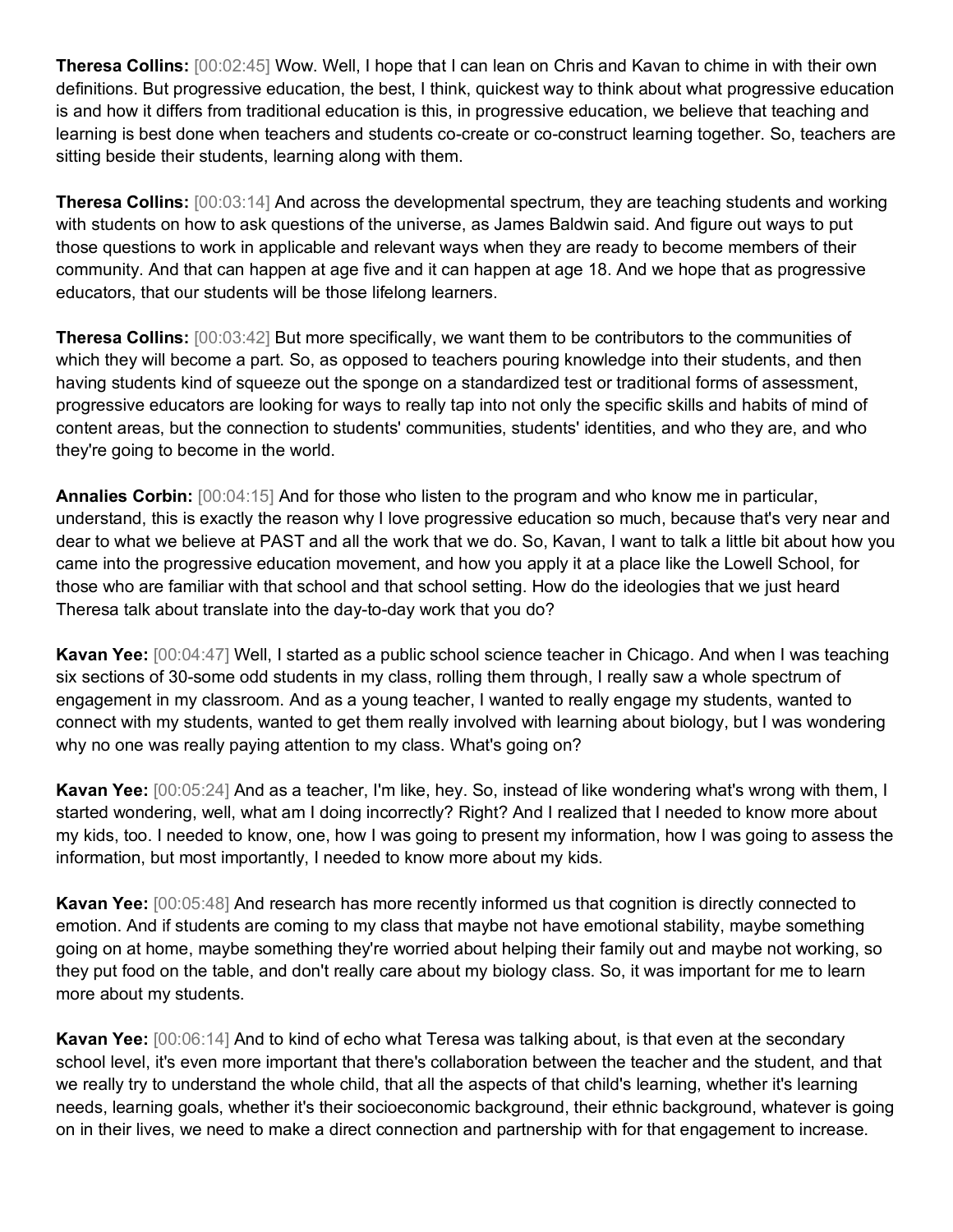**Kavan Yee:** [00:06:45] So, how does it happen at Lowell? We begin at a preschool. And preschool is pretty much the foundation of any learning. It's like when the child, developmentally, is the most inquisitive. And you're honing in on those inquisitive builds of curiosity, and imagination, and creativity. Well, spiraling that through the secondary school, is not that we have an emerging curriculum, we certainly provide our curriculum to have space, and voice, and choice for our students. So, as they get older, they're helping us carry to take them further and deeper.

**Annalies Corbin:** [00:07:16] And they totally do. I apologize. But that is one of the things I can say as a parent of a student that's gone through this type of education, they are the absolute best advocates in our community, right? I didn't mean to interrupt you, if you want to add any other thing.

**Kavan Yee:** [00:07:32] No. And just to cap off or echo what Theresa was talking about, the purpose of education is to create active participants in communities, our educated citizens. So, I think for schools to have that responsibility, it's most important that we engage our students in their learning, and also provide them the skills and the awareness of their EQ to improve their IQ.

**Annalies Corbin:** [00:08:04] Absolutely. Thank you so much for that. So, Chris, I want to sort of round this out a little bit and sort of ask you the same question about sort of the how and why, really thinking about sort of the leadership and advocacy role that you've had in your career as it relates to progressive education. So, help our listeners sort of understand that space that you occupy.

**Chris Thinnes:** [00:08:28] I'm thinking a lot about what Theresa and Kavan just said to kind of frame sort of purpose-driven goals of progressive education, and I think that my career so far has played out almost exclusively in independent schools for a number of reasons. One is that I'm a product of them. My parents sent me to them and I learned a lot at them, for better and for worse. The second is that like a lot of people, actually, who I admire for some reason that I'm not completely clear about, who work in leadership roles in schools, I had a very complicated relationship to school.

**Chris Thinnes:** [00:09:13] I did not master the system. I was not an exceptional student. I had things that I cared deeply about, and often, did not have the opportunity to explore to leverage them when I was in school. I also noticed that in the schools I attended, that the purpose of them seems to be to advantage my own individual success. And so, when I started working in independent schools, like those were some of the things that I sort of felt like, it would be nice to be thoughtful about in them.

**Chris Thinnes:** [00:09:49] One was, what really is from 30,000 feet the purpose of schools in a pluralistic democracy? Second, recognizing that independent school in many but not all instances have the opportunity that was originally, not now, but that was originally used to imbue the proposal that we have a thing called charter schools, which is that they can operate much more quickly. They can steer much more nimbly. They can innovate much more deftly. And they can share what they learn about learning back with the broader network of schools.

**Chris Thinnes:** [00:10:30] That's what charter schools were supposed to be. It's not exactly what they, generally speaking, turned into, but it's what independent schools could be and are when they choose to be so. And so, asking questions about the public purpose of private schools and finding ways to think about independent schools in the context of public education are just kind of complicated and delicious systems to think about, and that I try to think about in the work that I do.

**Annalies Corbin:** [00:11:00] Yeah. I love the way you were thinking about that, that it is, because it's very complicated, and it's very, very complex. And at the end of the day, as we collectively, I think, encourage folks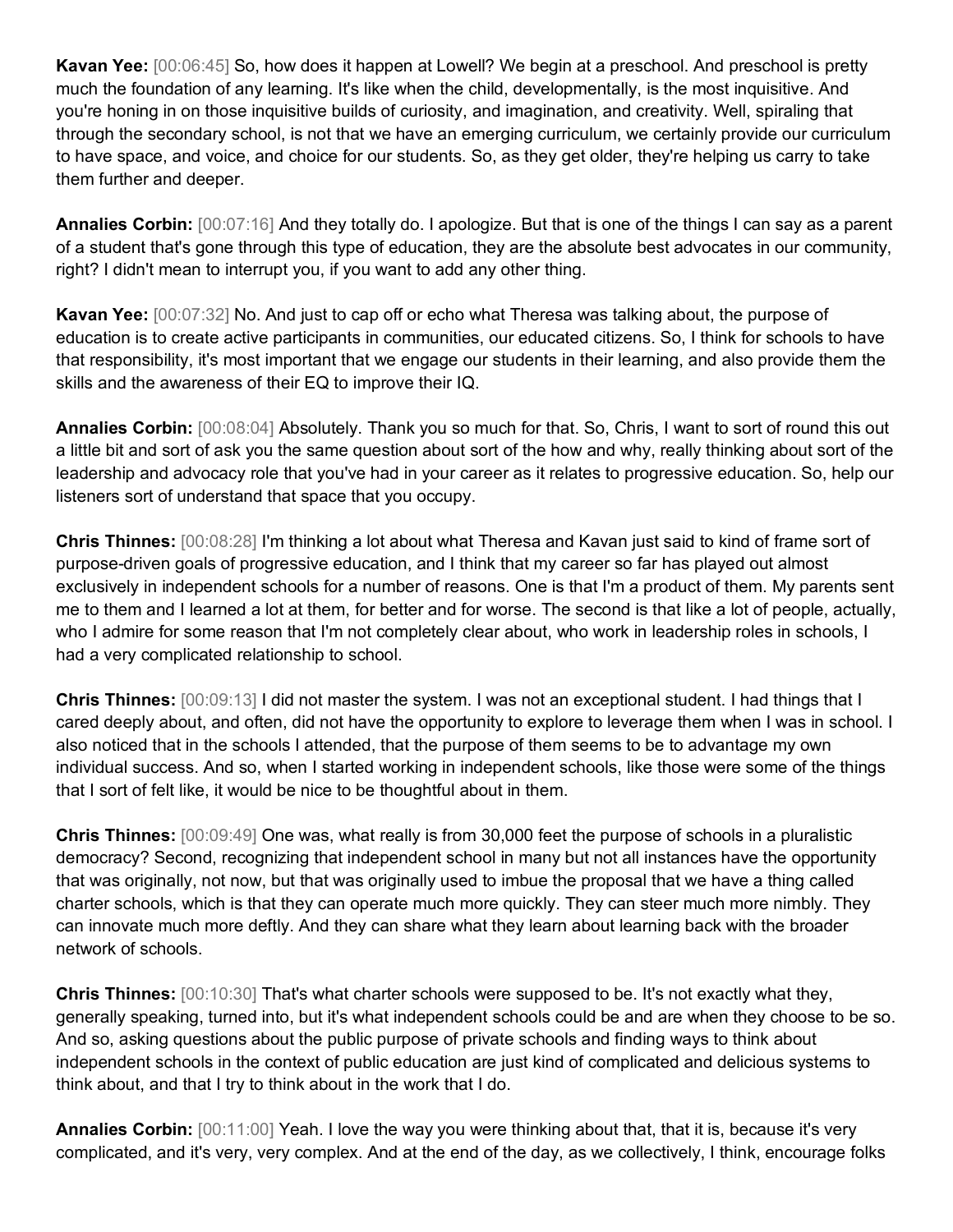to reimagine what this whole endeavor should be, I really love that thinking. And I think that one of the things that we are at an intriguing moment, because of everything that's happened over the last year, almost really, really 18 months, is certainly the learning that we had prior to, but we we've gotten an odd, I'm going to use that term very deliberately, an odd moment to recalibrate, to rethink, and to restart.

**Annalies Corbin:** [00:11:44] But only if we truly take advantage of the moment that has been provided, for better or worse, that we got here in what's going on with the world. But we do actually have a moment to think differently if we so choose to. And so, Theresa, I really want to sort of dig into the ideas of equality, and justice, and the opportunity that a progressive sort of educational mindset provides to us to think about these issues in a meaningful way moving forward. So, what does that mean to you as you think about it through that lens of progressive education from an opportunity standpoint?

**Theresa Collins:** [00:12:26] That's a great question. And it's really exciting. I mean, I think for better or worse or otherwise, as you said, Annalies, the moment is here. And one of the elements of this moment that I have been most intrigued, heartened by is the fact that I work with high schoolers, but I also lead adults. And the relationship between high school students and the adults who lead learning with them is this, students come in with questions. They come in with the things they've noticed.

**Theresa Collins:** [00:12:59] They come in with the things they've heard. They come in with this sensibility of, I need help in making sense of what's happening in the world around me, and moreover, back to the relevance question, what does this all mean? What does this all mean? And how am I supposed to be able to plug into this past whatever next step of my education I may or may not be taking? And so, the questions that inevitably arise between adolescence and the adults who teach them are part of this opportunity against the backdrop of the societal world that we all live in.

**Theresa Collins:** [00:13:35] So, that's one piece for me that really clarifies the fact that someone who is teaching and learning in a progressive mindset has to take advantage of that opportunity, right? So, we have to use that dynamic to inform the way that we're going to start to reimagine delivering curriculum. I think another piece is that we've learned a lot in distance learning about how we can better serve in a lot of ways, as Kavan was talking about, some of the students with a variety of profiles as learners.

**Theresa Collins:** [00:14:12] In-person schooling really isn't for every single person. I have a nephew who is on the autism spectrum and he attends a project-based learning school, which is a great example of progressive pedagogy practice. And distance learning has been phenomenal for him with occasional check-ins. So, I think that's another way that we can really expand our sensibilities around what teaching and learning can look like through progressive lens.

**Theresa Collins:** [00:14:36] And I have to say that thinking about distance learning brings in issues of equity and justice, because we have to think about the digital divides that exist, the opportunity gaps that exist in terms of who has what materials that are going to help them do the learning that they need to be doing. So, all kinds of conversations can exist in this moment that we can see through not only just the lens of progressive pedagogy and practice, but an equity lens and a justice-based lens. And so, as I think about reentry into schools, everyone has been throwing around, we don't want to go back to what used to be, we want to really reimagine what can be.

**Theresa Collins:** [00:15:19] Bettina Love recently had a piece in Education Week, where she says, we can't go back to the way things were. We don't want to go back to normal. And I think for progressive educators, regardless of where they were, whether in the public school system, the charter school system, the independent school system, we all have a great opportunity. And I think the more that we can have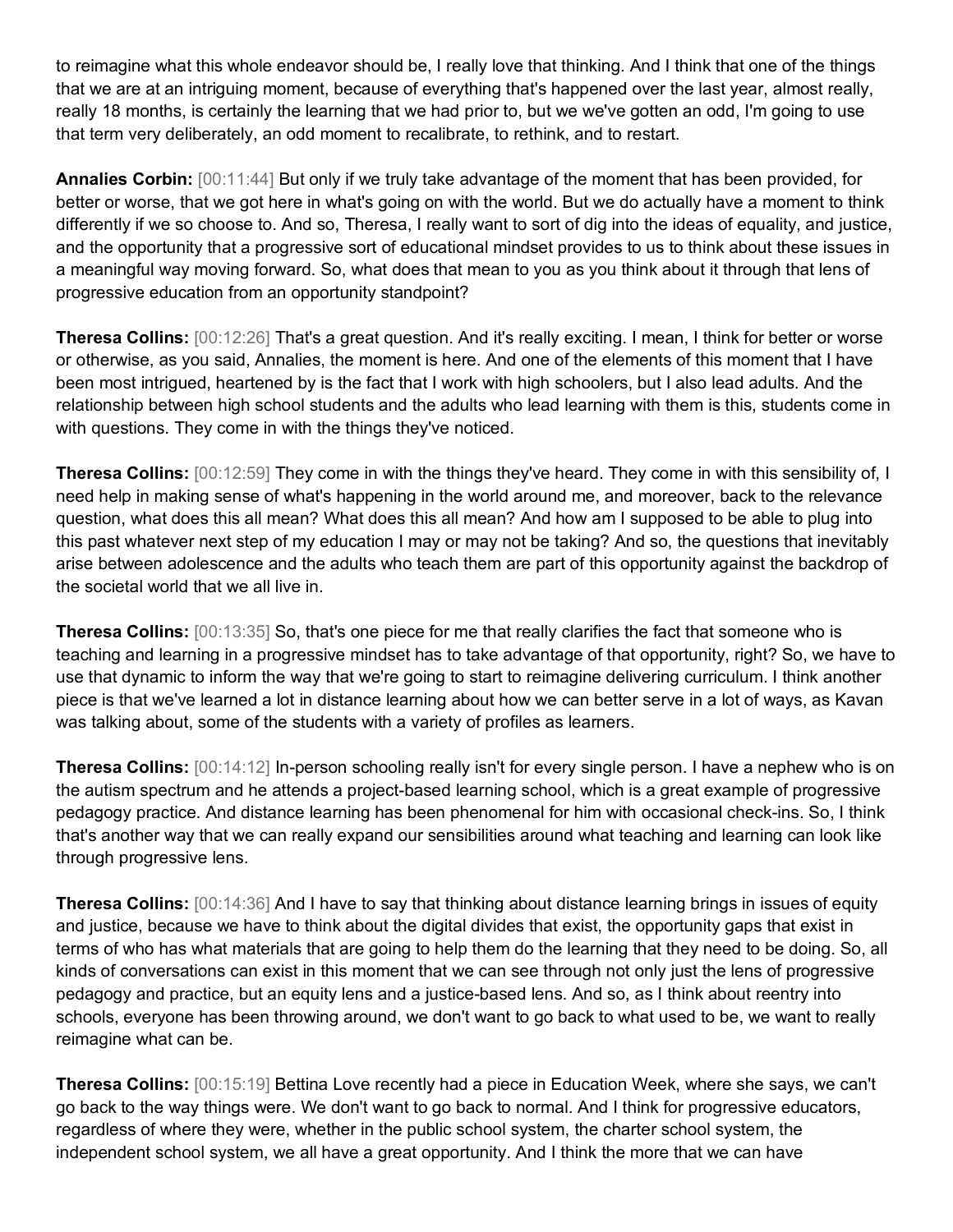conversations like this one and the more we can gather kind of likeminded educators together, maybe there's going to be a progressive renaissance in education in the coming days, weeks, and months.

**Annalies Corbin:** [00:15:50] Yeah. Fingers crossed, right? I mean, that's what I'm hoping for without question, because we truly cannot afford to go back to what was, I would argue in many, many ways. And actually, Kavan, I'm going to toss my next question specifically to you, thinking about what Theresa was just talking about in the ways that community needs to think about moving forward, as a science educator in particular, in the wake of everything we've seen and we've been experiencing as it relates to sort of the place and role in science as an educator, as an equalizer, I want to ask you that same question that I tossed at Theresa.

**Annalies Corbin:** [00:16:34] But I'm going to ask you to wear your science educator hat on it and really sort of dig in with us a little bit about the role of science education in the progressive way of thinking about delivering that content and that whole child component. How do you balance those components out? What's happening in the world versus your particular lens in teaching?

**Kavan Yee:** [00:16:59] I'm just smiling, because I feel-

**Annalies Corbin:** [00:17:00] I know. It's a loaded question, right?

**Kavan Yee:** [00:17:02] It's a loaded question, but I was just talking to my colleagues prior to this conversation that I've been more of an infectious disease manager this year than an actual school principal. And my science background certainly has helped with that, in that if we're trying to blend in the conversation about progressive education, it's to take advantage of the moments that are going on.

**Kavan Yee:** [00:17:30] And certainly, my science teachers be in their first year talking about viruses, and talking about infections, and how things are transmitted, and what are hand sanitizers? And how do hand sanitizers affect viruses? And in layers of mitigative strategies, why do masks or why do we have to stay six feet? So, these questions, I mean, these were all natural questions our students came in with. And like Theresa was saying, they are all coming in with the prior knowledge, and a lot of questions, and whatever they can find on the internet.

**Kavan Yee:** [00:18:10] And as educators now, we cannot be the keepers of knowledge anymore. I mean, we're now the facilitators of learning, and helping them find the right resources, find the right information, find facts, how to analyze data to find facts and draw conclusions. And as a science teacher, that's something that—I mean, if anything through this pandemic, it actually was a science teacher's dream to start off to be or to actually have full engagement, because you're not only learning about learning goals that your school or state may have, but it's also something that they really want to know about.

**Kavan Yee:** [00:18:48] And they want to carry on and pass that knowledge on to their friends and family as well. I actually want to piggyback to what Theresa was saying about learning in a pandemic or what we've learned in the last 18 months or last year. And I would say also that she said that there were certain students that definitely had found success under distance learning, but at the same time, it was validated that students need to have in-person learning. And a lot of students need to have an in-person learning.

**Kavan Yee:** [00:19:24] Why? Right? Is it because of the amazing lessons that I wrote? No, not at all, right? I mean, if you ask all these child psychologists, Lisa Damour writes an article in The New York Times almost every week about how our students, because of the lack of engagement with their friends, the socializations, the lack of collaboration, the lack of in-person communication, the teens, unfortunately, have increased depression rates or even suicide. And mental health, I mean, you can't find a therapist that's free these days.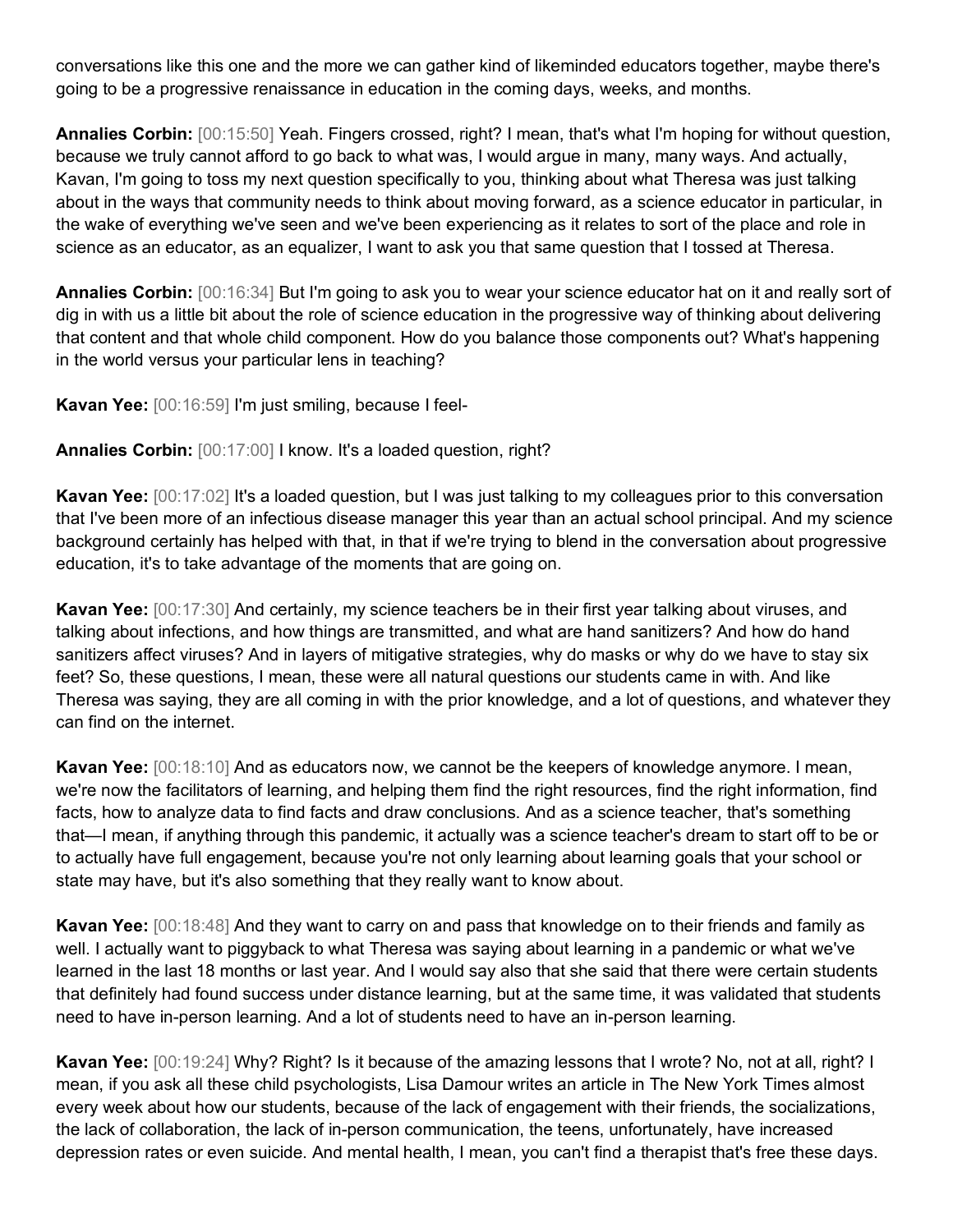**Kavan Yee:** [00:19:59] Everyone is looking for them. Why? It's because schools were a main source of connection for kids, right? And in a sense, progressive schools, progressive teachers, public or independent, are the most well-equipped to help us carry us out of this pandemic. I'm reading all of these things about, what now? What are we doing next? And everything that all these psychologists or experts are saying is that don't worry about your curriculum right now. When you're bringing them back into school, you really need to check in on them how they're doing, socially.

**Kavan Yee:** [00:20:37] Ease up on the school and focus more on community, on connection, because we need to re-engage these kids. They have not been in a classroom for a year. They haven't talked to their friends face-to-face in a long time. And a lot of them, not only coming with anxiety about the pandemic, anxiety about how to communicate again. I mean, how do I act in class anymore? So, as a progressive teacher and thinking about what I was talking about, being the whole child and understanding the EQ, I really feel that progressive teachers, or the progressive schools, or the progressive movement is the answer. And it's always been the answer. And now, schools are looking for what's next, well, let's talk.

## **Annalies Corbin:** [00:21:26] Exactly. Right here, right?

**Kavan Yee:** [00:21:27] It's right here. You need to start doing what we're talking about.

**Annalies Corbin:** [00:21:30] Yeah. No, absolutely. I wholeheartedly agree. And so, Chris, I want to circle back around on a piece of this, because I agree. And again, being a parent of a child that's gone through a progressive education in its entirety, he's getting ready in the next year or so to fully graduate. But what I can tell you is that because of the experience and the foundational piece that my son had in elementary progressive education and moving on through, and one of the things that I have seen, and in, certainly, talking with lots and lots of parents and educators around the country and around the world, one of the things that I think that has been a great benefit to the students that I've seen or know that have gone through progressive education is that they are so self-reliant.

**Annalies Corbin:** [00:22:23] And they are their own internal advocates in many ways. And certainly, my son learned very, very early on how to present knowledge, how to ask questions, how to be an active participant in the community. And so, how do you see those types of sort of student interactions, as we really do think about what comes next in the broader educational landscape, playing key roles that not only let us reconnect as we restart in this great opportunity, but also to carry forward the great learnings and teachings that happen from those types of very applied, hands-on, progressive sort of opportunities that students have?

**Chris Thinnes:** [00:23:08] My goodness. What a great question. Wow.

**Annalies Corbin:** [00:23:14] I got to put my anthropology hat on, right? So, I always love those moments.

**Chris Thinnes:** [00:23:19] Yeah. I feel like part of the answer is really quite simple conceptually. And it really traces back to what you've said in your question about asking questions and just not to lose sight of it, but like one of the keys is the capacity to ask a precise question is far more cognitively complex than being able to provide a precise answer. And mapping this back onto some of the things that Theresa and Kavan were talking about, this idea, particularly now.

**Chris Thinnes:** [00:23:58] Because what is the excuse not to, which is to ask the children what they need to know to make it through this next phase as better versions of themselves, to let them ask what happened, if they don't fully understand it, so that they can discover what can engender meaning and imbue their lives with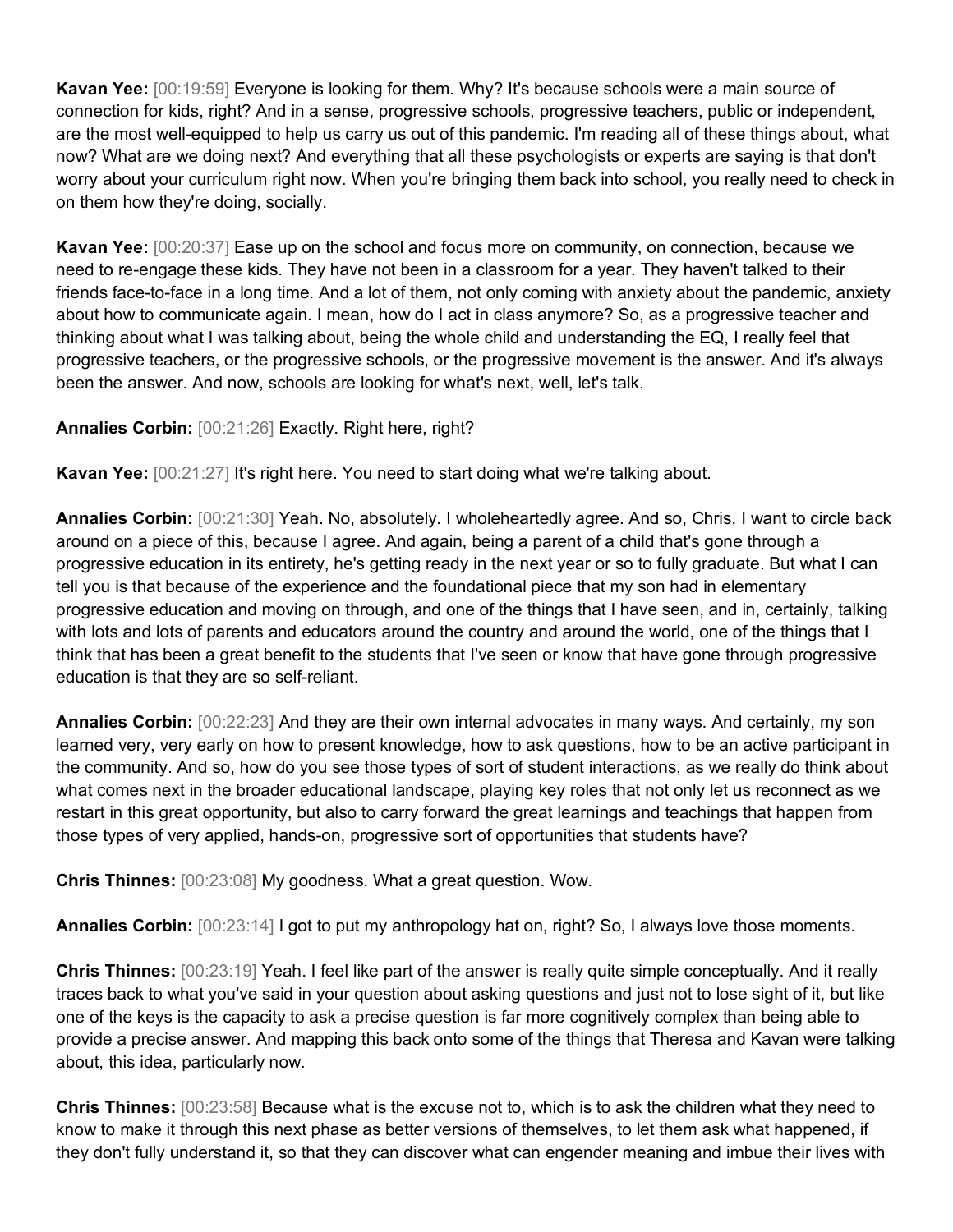purpose moving forward as soon as possible. It's not going to take a day. This is what learning is and always was.

**Chris Thinnes:** [00:24:35] On the other hand, it's spectacularly complex, because there's nothing in the last 50 years of American education policy that agrees with us that now is the moment. Nothing. Zero. But it is the moment. But what the moment requires, and this is obliquely to your question, and I don't mean, in any way, to change the lane, but the question makes me think of it, like what it's going to require is a greater level of discomfort from classroom teachers and site leaders to step out of their lanes.

**Chris Thinnes:** [00:25:18] To do what they already knew was the right thing for children all along. There's no magical answer to how to get people to do that, because that sounds like an invitation to be subversive, and I don't necessarily mean it that way, or to be provocative, or destructive, and I definitely don't mean it those ways. But to do what all of us on the call are agreeing as parents, and as learners, and as professionals, is called for is currently not—there isn't currently a system or a structure that invites us to do that. So, we're going to have to make one.

**Annalies Corbin:** [00:26:01] We do. And I actually really, truly appreciate that. One of the things that I will tell anybody, and we get visitors from all over the world to come to the PAST Innovation Lab, that's the virtual lab. It's not real, obviously, because we're not there today. But we get visitors from all over the world. And we built this place, because we wanted to be able to show folks that if you literally take off those boundaries, if you will, those things that you think you know, and you say instead, teaching and learning could be a thousand different things, and the participants can be actively engaged in every moment of it, right?

**Annalies Corbin:** [00:26:41] So, we built all these glass boxes so that teaching and learning can happen in them, through them, around them. You can throw open the doors. You can make a mess. You can have all the different contents interspersed, that that's the thing that you were looking for. And two things that I would argue really hold true, and I hope that moving forward, these are things, a couple of the pieces to see, the first one is that I will tell folks that we have a fundamental belief that every kid who walks through the doors, no matter where they're from, what their background is, what their experience has been, that they are capable of solving the world's greatest problems, right?

**Annalies Corbin:** [00:27:21] It's just the untapped potential, but if we believe that we can help them get there. And the second thing is that I would put the kiddos that participate in the sort of environment that we've crafted around it and the same environment that all of you are talking about up against any industry R&D team in the world, because they are so comfortable and competent in the idea that they can problem-solve and get there, because they can ask the right questions. They can understand knowledge.

**Annalies Corbin:** [00:27:54] They can dissect it. And they don't require anybody to stand there and teach it to them. They need you to stand beside them to help them find their way, right? And so, I wanted to make a point to say that, because my next question and the way I really want to round out our conversation today is to say, what happens next in this moment as we reimagine and the idea that we have to also reimagine what it means to be a citizen of a global world? Right?

**Annalies Corbin:** [00:28:29] Because I think that's one of the other pieces that we've lost along the way. We've gotten so mired in testing, and memorization, and a whole bunch of other things, Theresa, that as we think about what comes next, how do we ensure that what we folks walk away with is being such a wellrounded individual, that they're great citizens of the world? What does that look like from a progressive lens?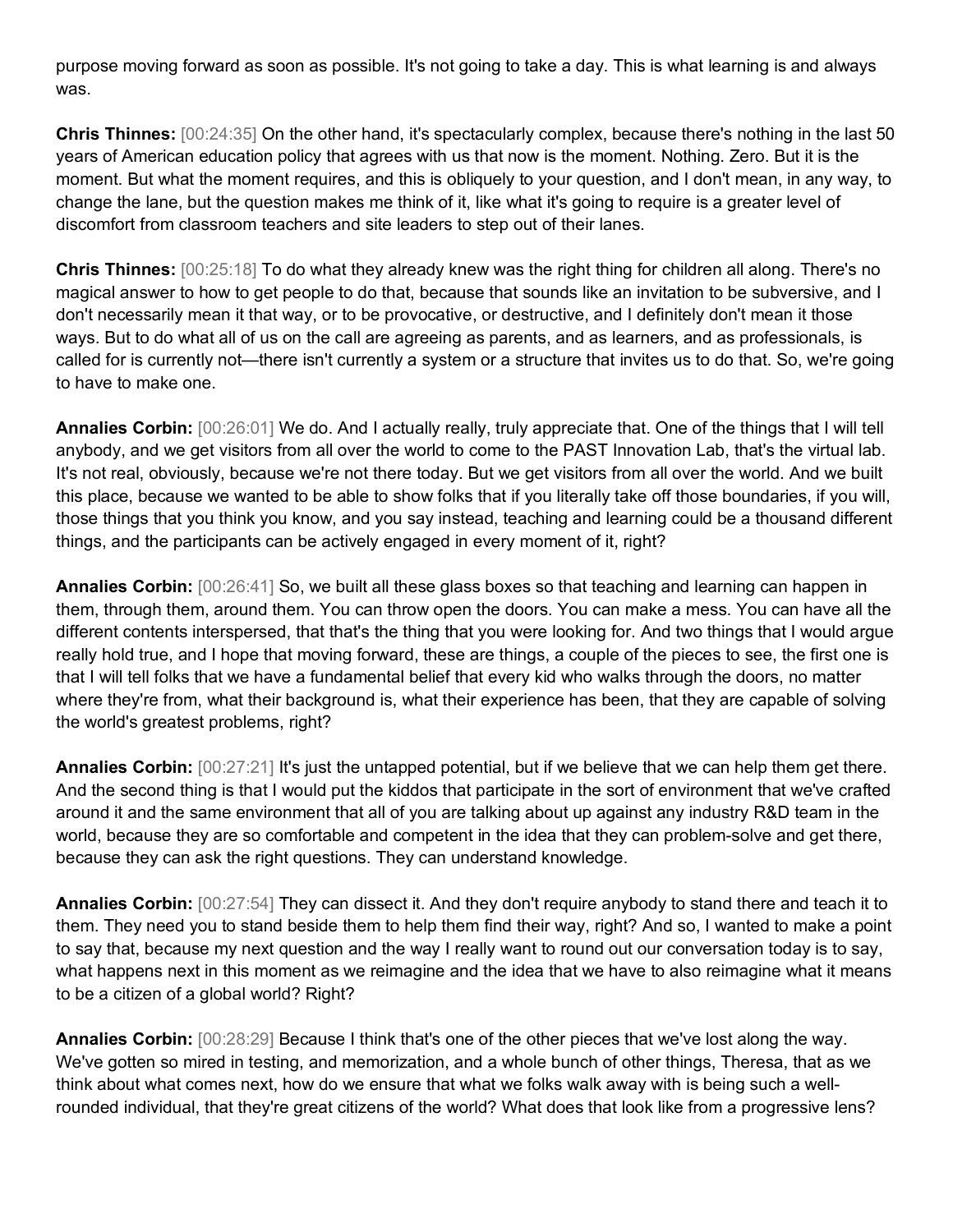**Theresa Collins:** [00:28:55] One of the things, I wish we had so much more time, because like every time somebody speaks, I have five different thoughts. But here's something that kind of tags off of what Chris was just talking about, which is this question of, what happened? Right? And I think one of the things that we have to do moving forward is to revise the questions that we're asking of ourselves as teachers and adults, and then revising the questions that we're posing to our students.

**Theresa Collins:** [00:29:28] And here's why. Every single person who is still alive and with us right now has seen someone else who needs help in figuring all of this out. So, there are experts who exist in our society right now who have helped us through this. They've created the vaccines. They've created practices and protocols. They've created solutions to help us get through some of these moments.

**Theresa Collins:** [00:29:58] But there are other things that have taken a little bit longer, that have taken a little bit more effort, and that have taken different sets of pathways to figure out what we are going to do and how we are going to be in schools. And so, I think for me, the questions that have to be part of whatever it looks like moving forward is, what happened? What's changed since the last time something like this happened? What stayed the same that needs changing?

**Theresa Collins:** [00:30:31] And through a progressive lens, and in particular, through the lens of equity and justice, when we think about the diversity, and I'm talking racial, I'm talking identity, I'm talking any level of identity that you want to think about, who are we talking about in each of these places and spaces? Like what does it mean, for example, for students who are just now learning like, oh, well, there are some communities, there are some people who don't want to get the vaccine, there's a history behind that, right?

**Theresa Collins:** [00:31:04] And so, this is an example of what I mean, like what has stayed exactly the same since the last time we went through something like this, whether it was HIV AIDS, or the Spanish influenza outbreak, or what have you, right? There are reasons why people are scared and remain scared. And so, that's something that has to change. And so, I think revising the questions that we ask as we think about moving forward and being sure that we are eminently more inclusive than we have been.

**Theresa Collins:** [00:31:29] I liked what you said about the learners that you want to have come into the PAST Foundation irrespective of their background. We have to be really intentional about that and make sure that we are deliberate about tapping into those communities. Not just the people who are going to walk in the door, because they know that there is a place there, but making sure that we provide windows, and mirrors, and sliding glass doors, so that literally, every child, every learner knows that this education is for everyone. It's for everyone. And we need you. That has to be a bigger message as we move forward.

**Annalies Corbin:** [00:32:03] Yeah. No question about that at all. Kavan, same question to you. What do you see as the opportunity from a progressive education standpoint as it relates to thinking about the sort of next generation of global citizen? Because back to what Theresa was talking about, the world has changed in so many ways. And for all the right reasons, and certainly, when you think about and talk with our youngest learners, many, many, not all, but many of them really understand that they live in a global setting. They don't just live in their own communities, or even in their own states, or their own countries, but because of their access and the broad influences that are coming from a variety of different places, we're talking about a very different endeavor.

**Kavan Yee:** [00:32:58] I think to have these opportunities, to have these conversations in class, it's important for any teacher or any facilitator to make sure that there's equity for voices to be heard and everyone is included. And how do you do that? Well, you have to really just start off simply by providing a safe space. You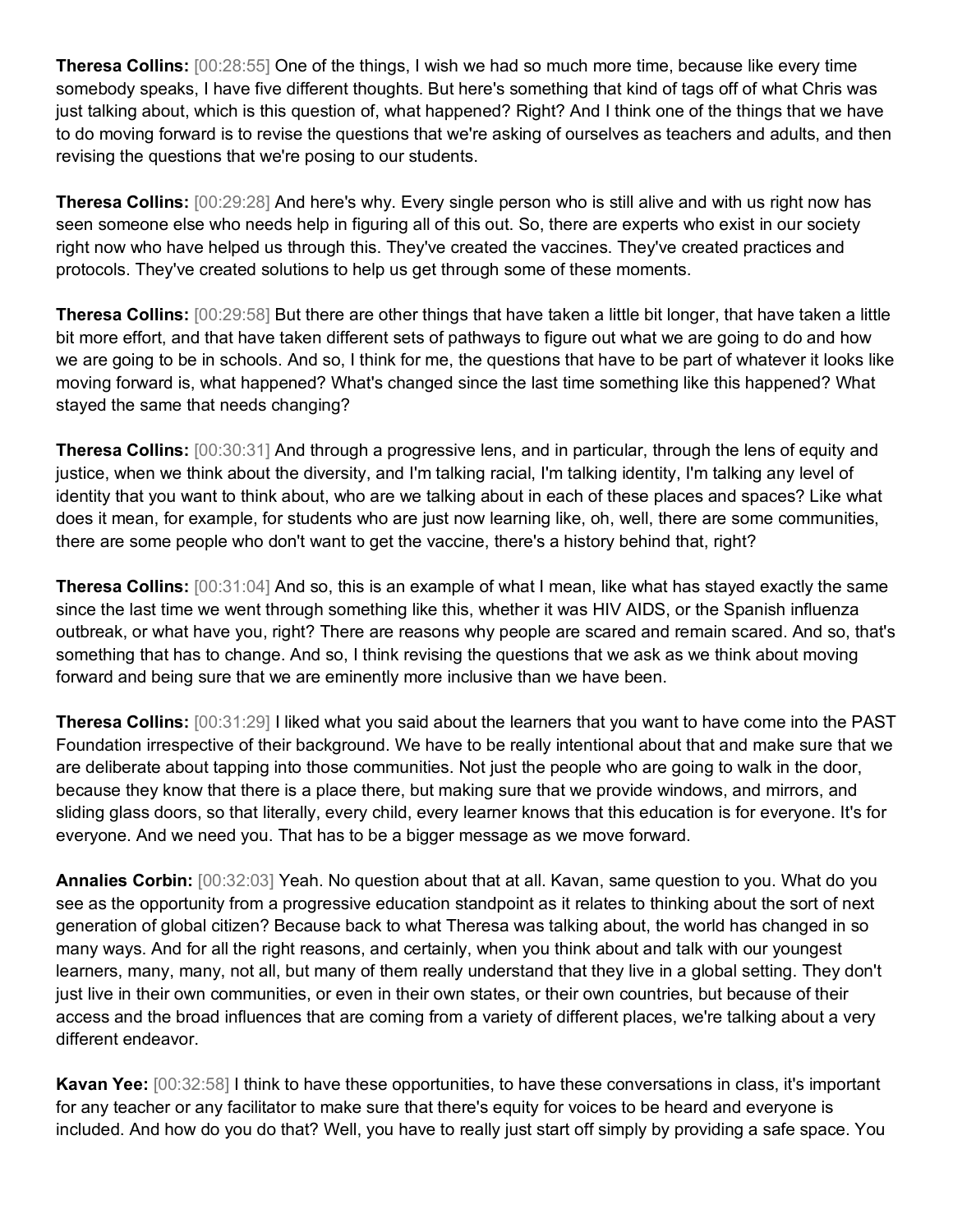need to create an environment. And maybe I'm the one on the panel that just keeps talking about social, emotional learning, but for us to have these conversations, everyone needs to feel included.

**Kavan Yee:** [00:33:34] Everyone needs to feel that they're part of the conversation. And so, it's important that schools, in particular, progressive schools, this is one of the pillars of progressive schools, is making sure that there's a safe space for people to have this conversation. And it's unfortunate that I have a folder for how to address mass shootings or resources for mass shootings. I have, unfortunately, a folder to talk about racial injustice and how we can provide resources for my teachers and parents how to speak to their kids.

**Kavan Yee:** [00:34:05] I mean, I've only been a principal for five, six years, and I have a folder. It's sad. It scares me, where our society is heading. And unfortunately, we have to have these conversations with our kids. We have to help them process and find clarity, help, first, one feel safe, but also provide them the opportunity to be parts of those solutions. So, if we're talking about whether it's climate change, whether we're talking about social justice, whether we're talking about even just vaccines, we need to make sure that our students have the ability to understand or listen to multiple perspectives, have the ability to ask the right questions without bias.

**Kavan Yee:** [00:34:56] And if they do have—everyone has bias. And if they do have some bias, to provide them the skills to seek clarity and to learn more about the other perspectives. And that's the only way your kids in the PAST Lab, in the Innovation Lab are actually going to help solve problems, because they have to really understand each other and how to communicate with each other in order for us to move forward.

**Annalies Corbin:** [00:35:21] Absolutely. Chris, same question to you. Kids can lead us in a new direction, what does that look like?

**Chris Thinnes:** [00:35:30] I think for some reason, I spend a lot of time talking to people who work at school or in schools and feels as though sometimes, we've lost sight of the fact that this wasn't just the year of the global pandemic. It was also a year of an unprecedented confrontation and nearly partial reconciliation with the history of race in the United States. It was a moment of crisis for democracy, layer upon layer of shared, and individual loss and change. Any one of which could have been a monumental rite of passage in one's life, and was.

**Chris Thinnes:** [00:36:23] And so, like for me, listening to Theresa and to Kavan, I think what students are pretty clear on, for example, is that next year, we need to stop talking about cultural competency, and identity development, and race, and racialization, and racism, and start dismantling, and reframing it, like for real, though, in work at school. And next year as adults, like there's nothing in schools like more than the areas that we're not supposed to touch, because that's the family's business, right?

**Chris Thinnes:** [00:37:06] And there's lots of things on the table that a progressive model of pedagogy requires to be on the table that are at odds with that old idea. It's easy on the old idea of what schooling is, which is the transmission of free prepared content from one mind to another, to say like, we don't actually have time to talk about these other things, because we have all this stuff you have to download. It's actually impossible, not just implausible, but impossible to use a purposely progressive model, and not welcome these questions and this dialogue.

**Chris Thinnes:** [00:37:40] So, in a nutshell, and I know there's a lot of weeds to get lost in conversation, but coming to terms with which parts of these ideas we seem together to abhor about traditional education are rooted explicitly in Whiteness and White supremacy. It is the systemic work of schools right now, in my opinion. Virtually, everything we've spoken to as a challenge to children actually learning and thriving is a function of